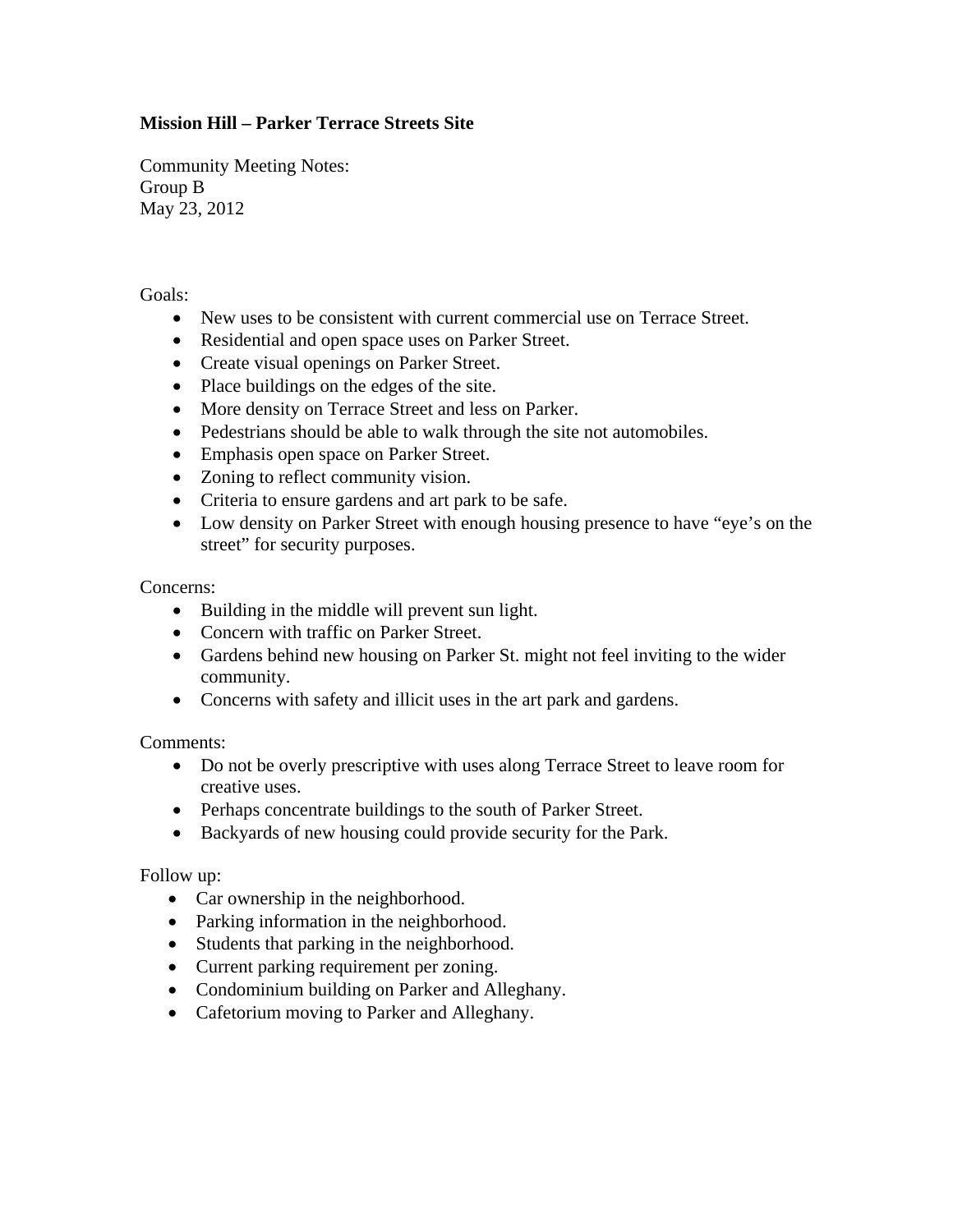## **Transcribed Comments:**

- New uses to be consistent with current commercial use on Terrace Street.
- Do not be overly prescriptive with uses along Terrace Street to leave room for creative uses
- Residential and open space uses on Parker Street
- Value visual openings on Parker Street with low density
- Perhaps concentrate buildings to the south of Parker Street
- Place buildings on the edges of the site
- Building in the middle will prevent sun light
- More density on Terrace Street and less on Parker
- Concern with traffic on Parker Street.
- Low density on Parker Street with enough housing presence to have eye's on the street for security purposes
- Pedestrians should be able to walk through the site not automobiles
- Emphasis open space on Parker Street
- Zoning to reflect community vision
- Define criteria to ensure gardens to be safe
- Define criteria to ensure safety on Park
- Backyards of new housing to provide security for the Park

Follow up:

- Car ownership in the neighborhood
- Parking information in the neighborhood
- Students that parking in the neighborhood
- Current parking requirement per zoning
- Condominium building on Parker and Alleghany
- Cafetorium moving to Parker and Alleghany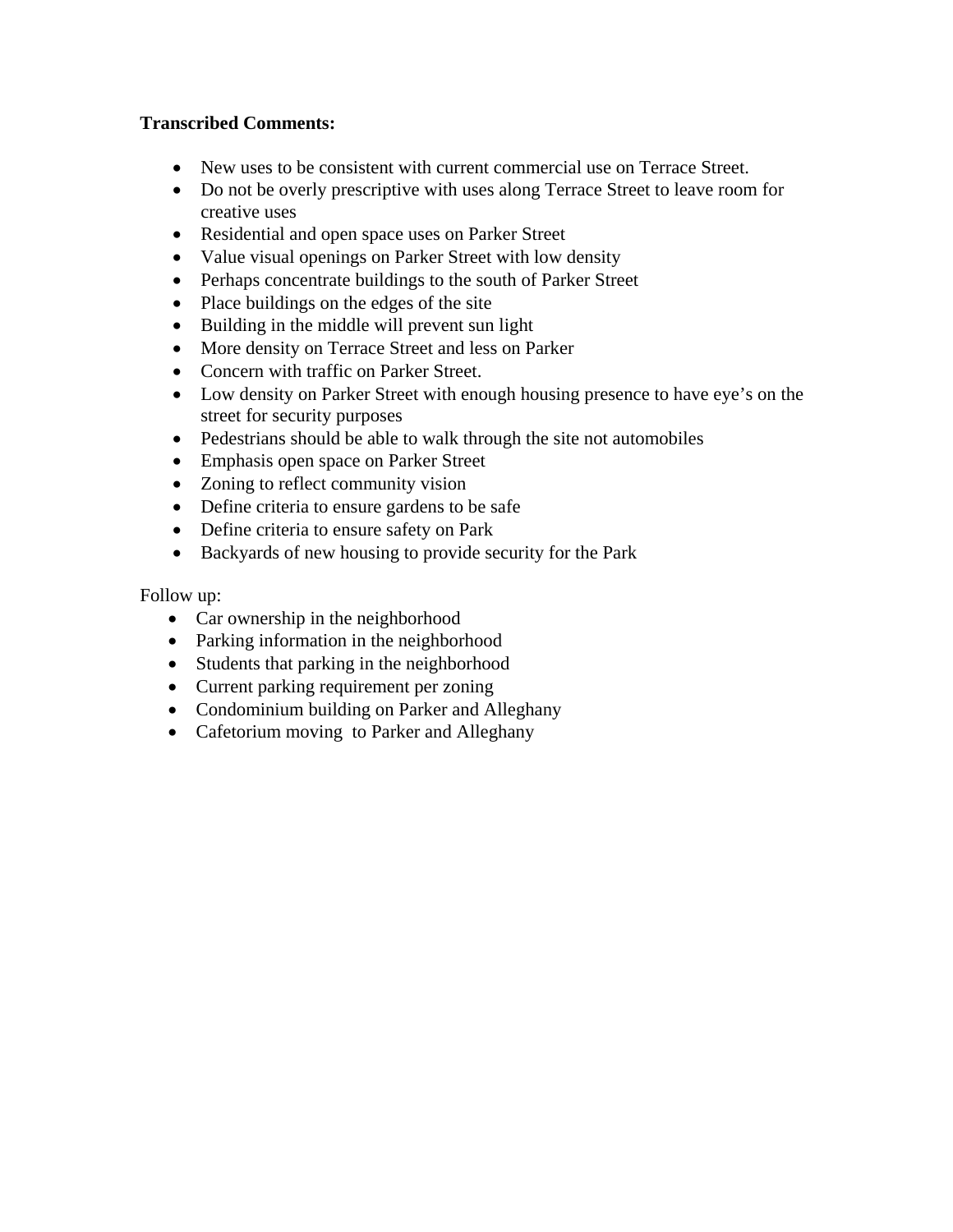o PEDESTRIANS THROUGH THE SITE NOT CARS · ENPIRASIS DEFINED SPACES Question:-School Dept. move on - 9 unit condo on Parter/Alleg.<br>- student parking? examine .Zoning to re flect community vision · GARDENS TO BE SAFE/ define · Safety/security on Parker BACKTARDS To PROVIDE SECRE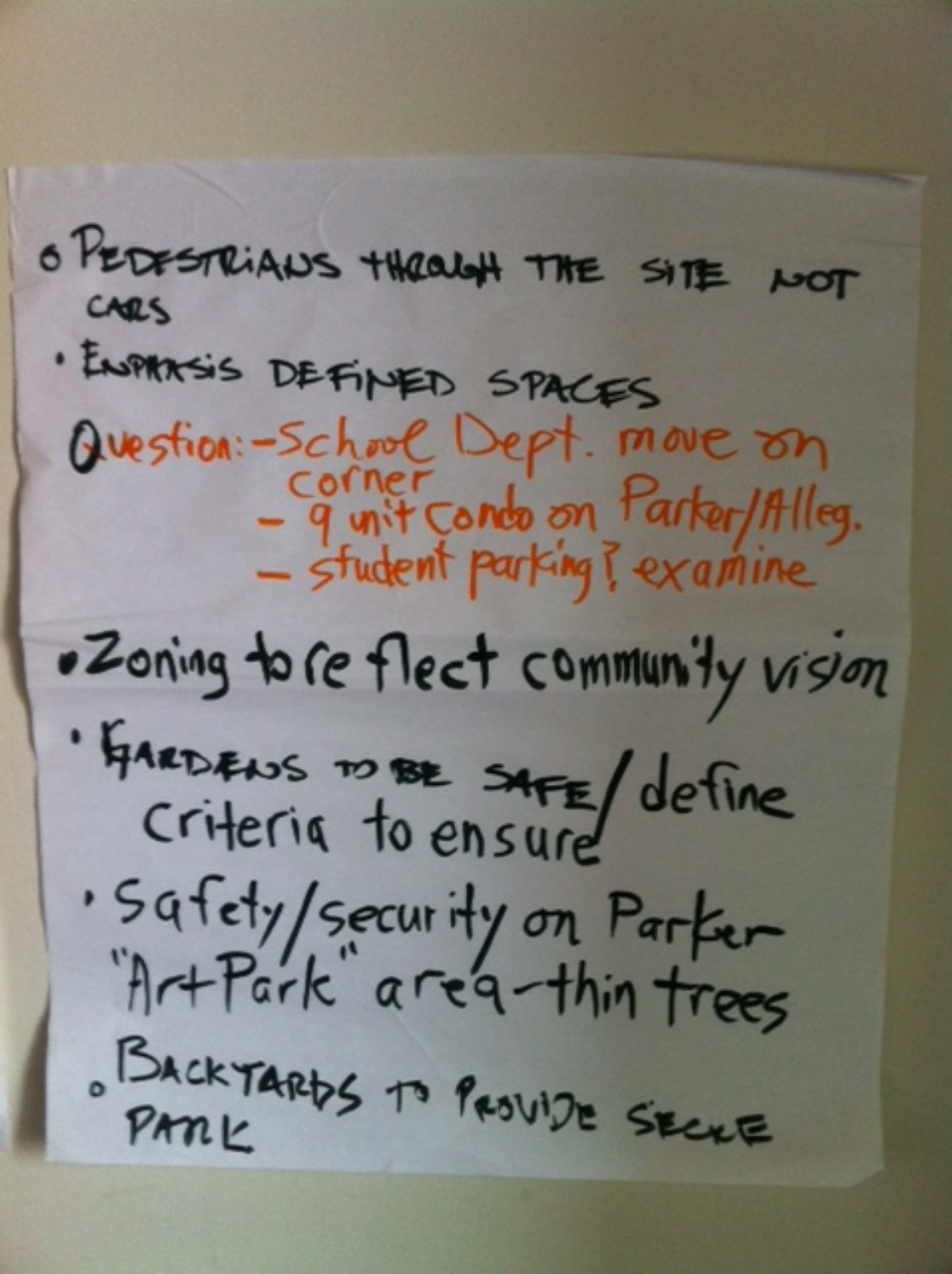<sup>0</sup> STUDENTS · MALAGED USES · PECHAPS MORE DENSITY THE TERRICE · COMMESSION ON FIRST FLOOR TERRACE S. . Concern re: traffic an Parker · Jow density on Parter, some housing presence, for "eyes",<br>Security Not dense. Mix Use.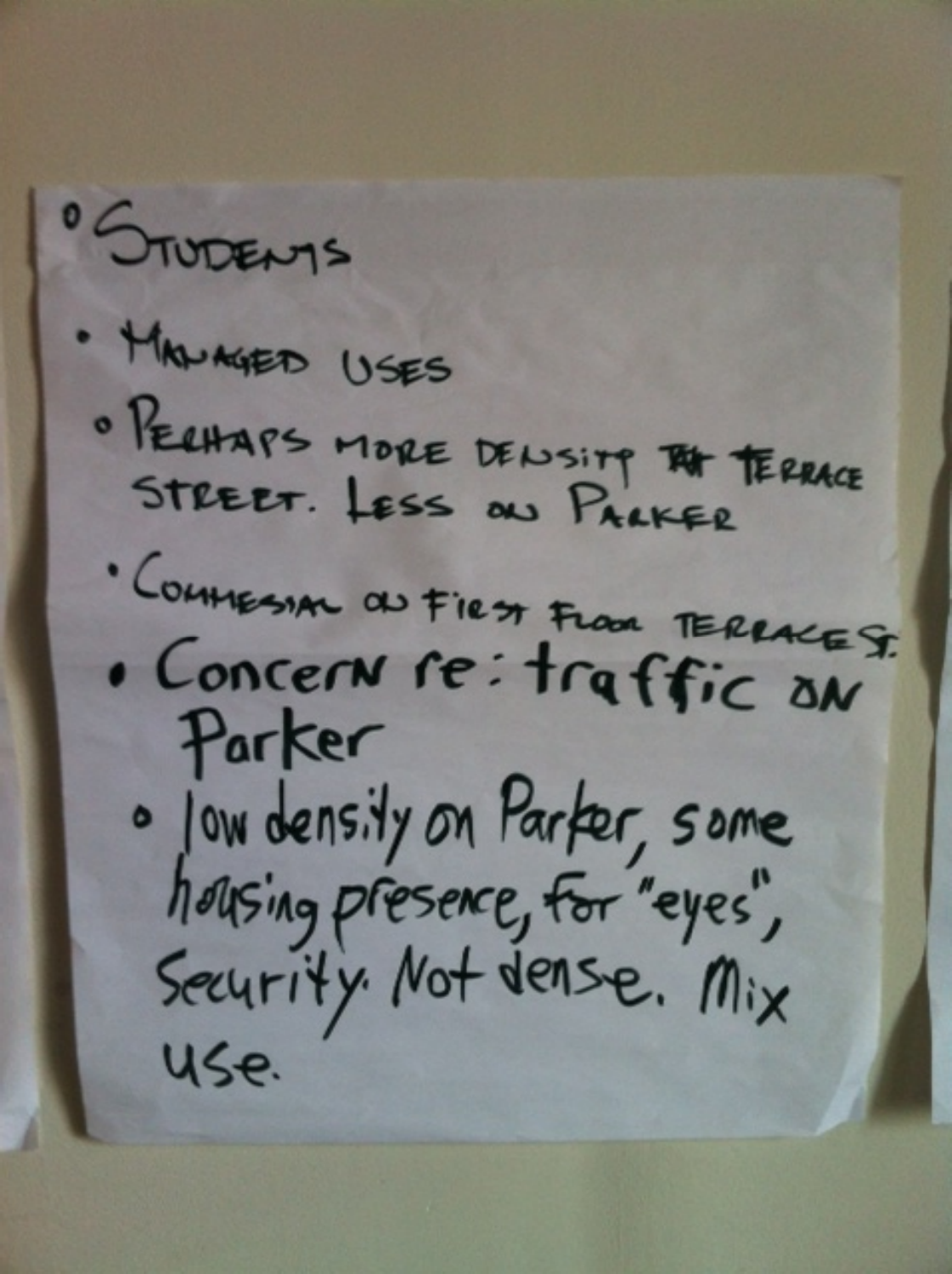. Value visual openings on Star House TOWACOS THE SAND South of Phekase St. porient bldgs on edgos of wolds in middle prevent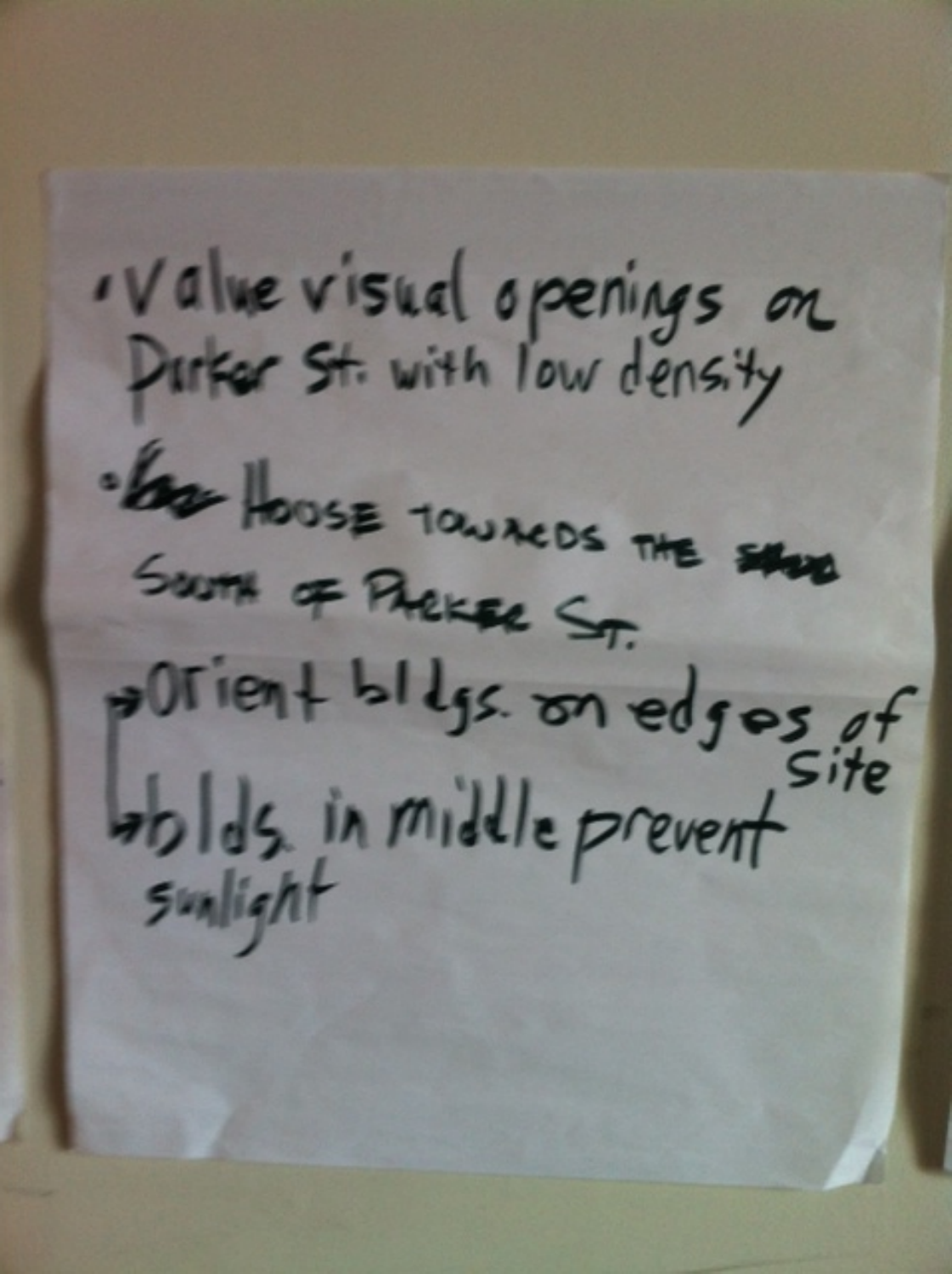VEES: TERRACE: HERE CONVIESTAL, CONSISTENT W/ CULEAT Do Not be overly prescriptive<br>Parker: Resonant or creative O PAEKING ·CAR OWNERSHIP **OF CAINS**